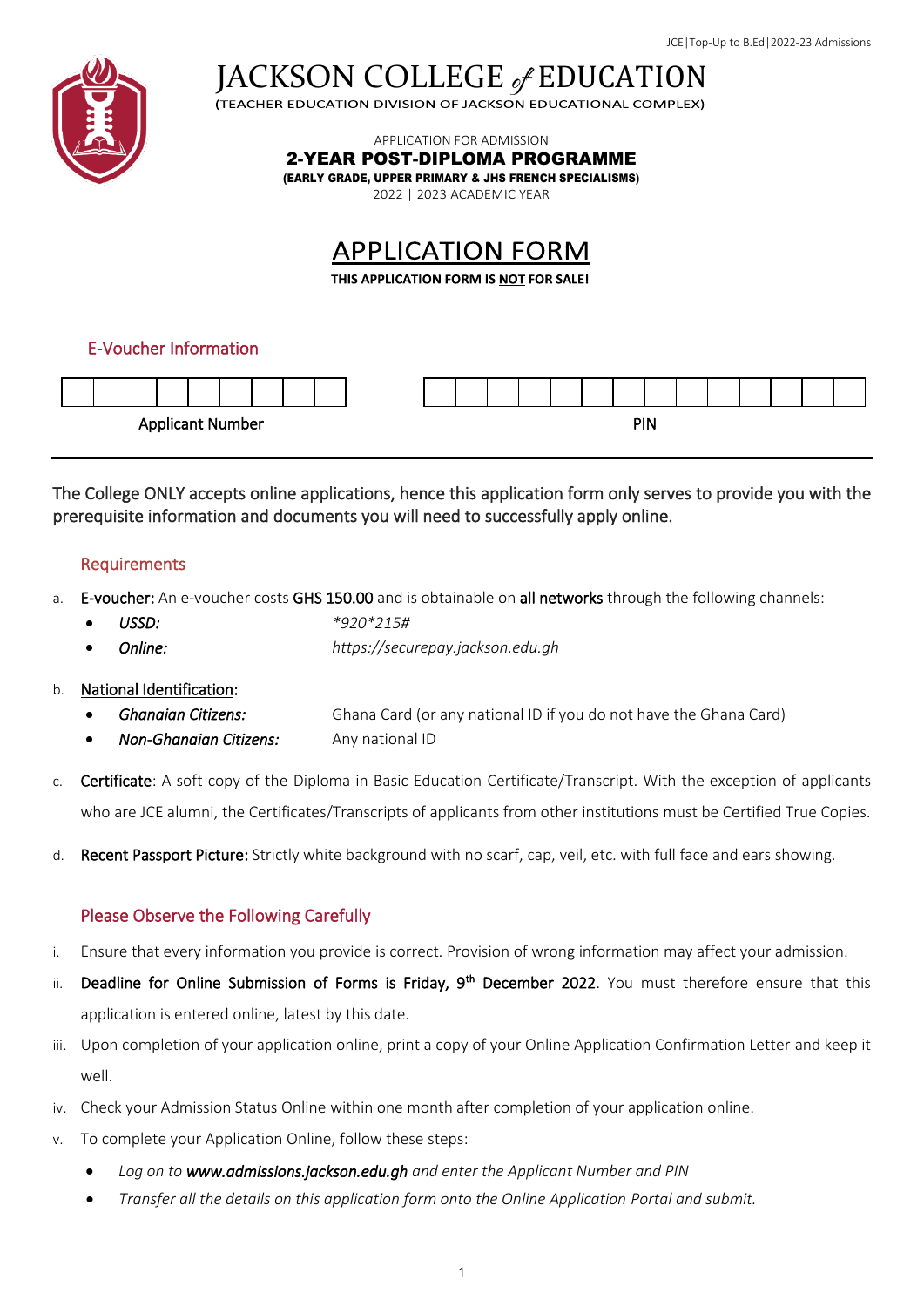### Personal Information

| 1. | Title (e.g. Mr, Miss, Mrs, etc.)                                             |
|----|------------------------------------------------------------------------------|
| 2. | First Name                                                                   |
| 3. | Middle Name(s)                                                               |
| 4. | Surname (family name)                                                        |
| 5. | Male<br>Sex (please tick $\boxtimes$ )<br>Female                             |
| 6. | Marital Status (e.g. single, married, divorced, etc.)                        |
| 7. | Religion (e.g. Christianity, Islam, etc.)                                    |
| 8. | Nationality (e.g. Ghanaian, Togolese, etc.)                                  |
| 9. | Date of Birth (day - month - year)<br>$\checkmark$<br>M<br>$\checkmark$<br>M |

#### Contact Information

# *To enable the Head Office to contact you in person concerning your admission, you must provide a Personal MTN Telephone Number as your primary/main contact.*

| 10. Personal MTN Telephone Number             |  |  |  |  |  |  |  |  |  |  |  |  |
|-----------------------------------------------|--|--|--|--|--|--|--|--|--|--|--|--|
| 11. Other Telephone Number (if any)           |  |  |  |  |  |  |  |  |  |  |  |  |
| 12. Residential (house) Address               |  |  |  |  |  |  |  |  |  |  |  |  |
| 13. Ghana Post GPS Address (if any)           |  |  |  |  |  |  |  |  |  |  |  |  |
| 14. Region of Residence (e.g. Ashanti, Volta) |  |  |  |  |  |  |  |  |  |  |  |  |
| 15. Postal Address                            |  |  |  |  |  |  |  |  |  |  |  |  |
| 16. Email Address                             |  |  |  |  |  |  |  |  |  |  |  |  |

# Other Details

| 17. Employment Status (please tick $\boxtimes$ )                            | Employed<br>Unemployed |    |  |  |  |  |  |  |  |
|-----------------------------------------------------------------------------|------------------------|----|--|--|--|--|--|--|--|
| 18. Workplace Address (if employed)                                         |                        |    |  |  |  |  |  |  |  |
| 19. Is teaching your current Occupation or Job? (if employed)<br>Yes<br>No. |                        |    |  |  |  |  |  |  |  |
| 20. Would you like to be contacted for a teaching job opportunity?          | Yes                    | No |  |  |  |  |  |  |  |
| 21. Are you physically challenged?<br>Yes                                   | No                     |    |  |  |  |  |  |  |  |
| If yes, please specify the type of challenge                                |                        |    |  |  |  |  |  |  |  |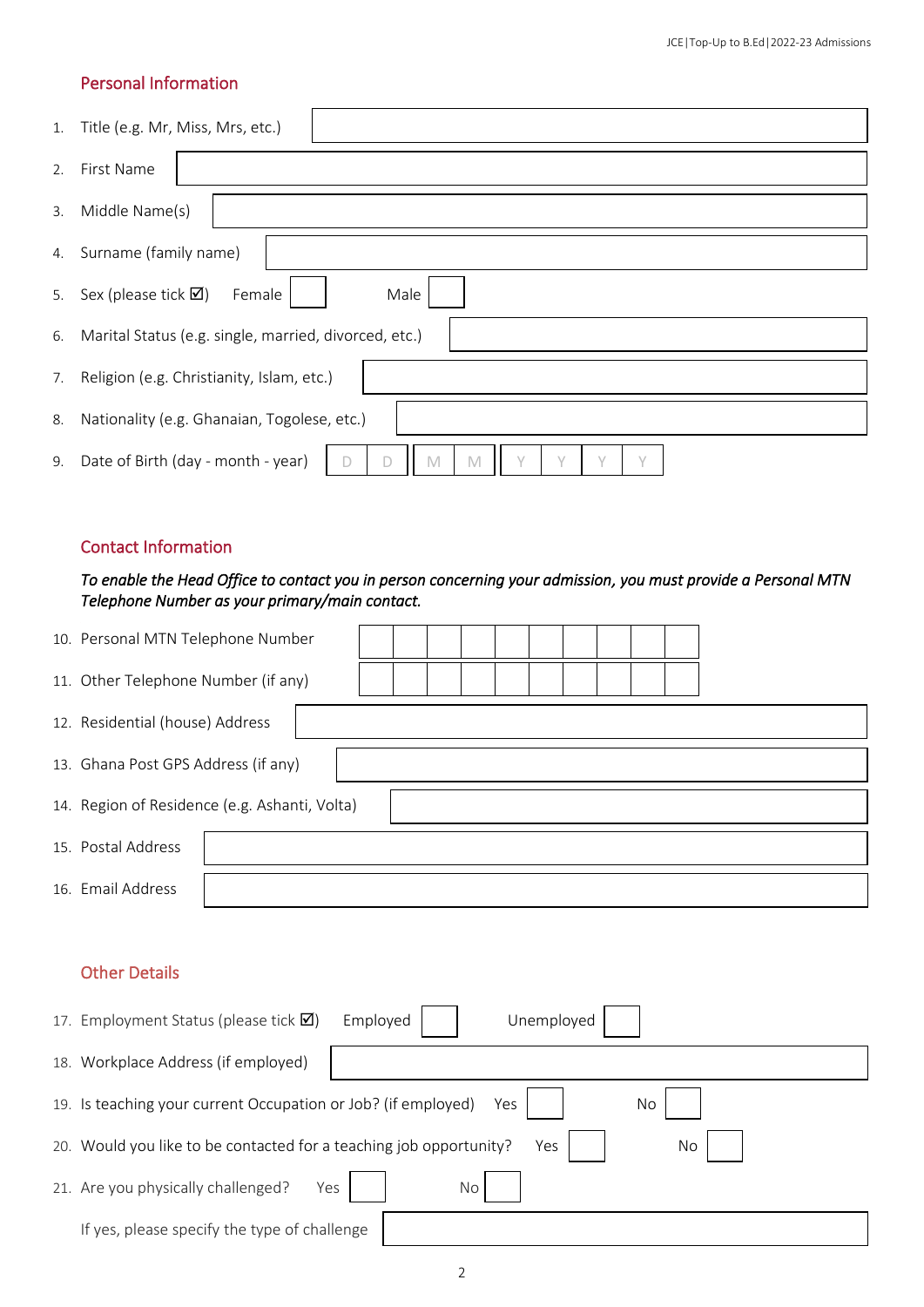### Learning Centres

#### *The underlisted proposed centres will be established subject to meeting the required number of qualified applicants.*

| Prog. Specialism          | Prog. Option         | <b>Learning Centres</b>                                                                                                                                                                |
|---------------------------|----------------------|----------------------------------------------------------------------------------------------------------------------------------------------------------------------------------------|
|                           | Early Grade          | Accra, Bolgatanga, Ho, Hohoe, Koforidua, Kumasi, Tamale, Wa                                                                                                                            |
| Primary<br>Specialism     | <b>Upper Primary</b> | Abetifi, Aburi, Accra, Akrokerri, Berekum, Bolgatanga, Cape Coast, Enchi, Ho,<br>Hohoe, Koforidua, Kumasi, Nkoranza, Sefwi-Bekwai, Somanya, Sunyani,<br>Takoradi, Tamale, Techiman, Wa |
| <b>JHS Specialism</b>     | French               | Somanya                                                                                                                                                                                |
| 22. Programme Specialism: | Primary Specialism   | <b>JHS Specialism</b>                                                                                                                                                                  |
| 23. Programme Option      |                      |                                                                                                                                                                                        |

2<sup>nd</sup> Choice Centre

24. 1<sup>st</sup> Choice Centre 2

# Parent/Guardian Information

| 25. Full Name                                              |  |  |  |  |  |  |  |  |  |  |
|------------------------------------------------------------|--|--|--|--|--|--|--|--|--|--|
| 26. Relationship with you (e.g. father, aunt, spouse etc.) |  |  |  |  |  |  |  |  |  |  |
| 27. Occupation (e.g. teaching, trading, etc.)              |  |  |  |  |  |  |  |  |  |  |
| 28. Telephone Number                                       |  |  |  |  |  |  |  |  |  |  |
| 29. Residential (house) Address                            |  |  |  |  |  |  |  |  |  |  |
| 30. Ghana Post GPS Address (if any)                        |  |  |  |  |  |  |  |  |  |  |
| 31. Region of Residence (e.g. Ashanti, Volta)              |  |  |  |  |  |  |  |  |  |  |
| 32. Postal Address                                         |  |  |  |  |  |  |  |  |  |  |
| 33. Email Address                                          |  |  |  |  |  |  |  |  |  |  |

# Declaration by Applicant

I take full responsibility for the information provided on this form and solemnly declare that it is true and accurate. Should it be found to be false, I may be denied admission or withdrawn from the College.

| Full Name |      |                          |     |            |  |  |
|-----------|------|--------------------------|-----|------------|--|--|
| Signature | Date | <b>COLLEGE</b><br>$\sim$ | IVI | <b>IVI</b> |  |  |